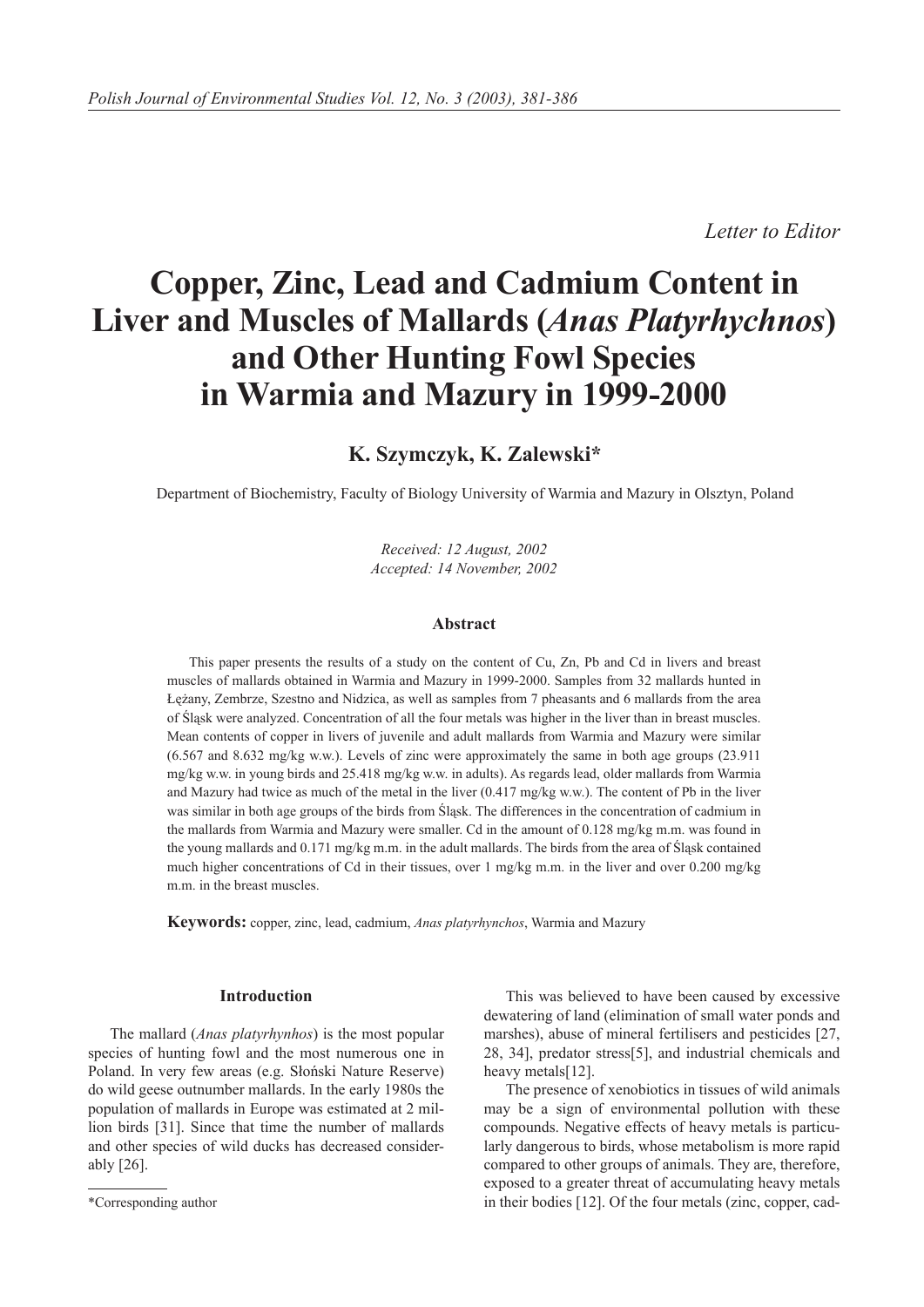mium and lead), cadmium and lead are characterised by the highest accumulation factor in living organisms; they are easily absorbed from atmospheric air and from the digestive tract[20]. Warmia and Mazury are free from large industrial centres. Any pollutants travel here in air masses from other regions of Poland and other countries or come from deposits of heavy metals in soil and lake sediments, which have been formed due to human activities. Regular analyses of the content of heavy metals and other xenobiotics in tissues of young ducks may help to monitor the rate of pollution or regeneration of a given area of the province or the country. An essential fact in such investigations is that in spring a female mallard returns with her partner to a nesting area which is usually her birthplace. If the nesting is successful and young ducks are bred the female will return to the same place every year.

#### **Material and Methods**

Samples (about 50-70 g) of liver and breast muscles were taken from 32 mallards, 7 tufted ducks (*Aythya fuligula*) and 2 garganeys (*Anas querquedula*) obtained in Warmia and Mazury in 1999 and 2000 (Fig. 1). For the sake of comparison, liver and breast muscle samples were collected from 6 mallards and 7 pheasants (*Phasianus colchicus*) from the area of Śląsk, where extractive and metallurgical industries are located. Frozen samples in polyethylene bags were delivered to the laboratory. After defrosting, 10 g of each sample was dry-mineralized. In order to determine cadmium and lead, the mineralysate was transferred to the organic phase. Determinations of Cu, Zn, Pb and Cd were performed using flame atomic absorption spectrometry. An AAS Unicam 939 spectrophotometer fitted with an ADAX data base, background correction and suitable cathode lamps was applied. The



Fig. 1. Locations of shooting birds obtained in Warmia and Mazury and in Śląsk in 1999-2000.

determinations were executed in two replications or, in case of large deviations of the results, in three to four replications. The detectability of the determination methods applied for the elements was:  $Cu - 0.075 \mu g/g$ ;  $Zn - 0.025$  $\mu$ g/g; Cd – 0.0125  $\mu$ g/g; Pb – 0.075  $\mu$ g/g tissue. Samples with low lead content (under  $0.1\mu g/g$ ) and samples with a low cadmium content (under  $0.05 \mu g/g$ ) were subject to flameless atomic absorption spectrometry of the detectability of 0.0025  $\mu$ g/g tissue for Pb and 0.001  $\mu$ g/g tissue for Cd. The results were statistically analyzed. Coefficient of variation and standard deviation were estimated by variance analysis and T-Student's test. STATISTICA 6.0 Pl software was used for statistical calculation.

#### **Results and Discussion**

The mallards we observed in the course of our research from Warmia and Mazury in autumn and winter would typically remain beyond the scope of interest as they were birds coming from the northern or eastern Europe[12]. Young birds were mainly sampled because the concentration of heavy metals in their tissues doubtless depends on the rate of contamination of water, air, soil and vegetation in the given area [9].

A component of the enzymes responsible for metabolism of proteins and carbohydrates, zinc is an essential element in the animal organism. High concentrations of zinc occur in the liver, kidneys and bones. Deficiency of zinc causes loss of appetite, loss of body weight, impairment of epidermal products, impairment of reproductive functions and changes in bones, especially in birds due to osteogenesis [7, 16, 24]. The concentration of zinc (tab.1) determined in the liver of the mallards was within the range of 8.329 mg/kg w.w to 43.031 mg/kg w.w. (mean 24.288 mg/kg w.w.). In the other species under study, liver zinc was at a similar level. Dańczak [8], while studying the *Anseriformes* order of birds, obtained similar Zn values in the Long-tailed duck (*Clangula hyemalis L* ) and Domestic goose (*Anser anser f domestica*) and higher in mallards (43.6 mg/kg w.w. in males and 53.9 mg/kg w.w. in females). Higher values were also reported for the lesser scaup (*Aytha affinis*) living in the Indiana Harbour Canal (55.205 mg/kg w.w. in adults and 46.322 mg/kg w.w. in juveniles) [6]. The Zn content in duck breast muscles (tab.2) from Warmia and Mazury was level and the means ranged from 8.739 to11.750 mg/kg w.w., which resembles the results obtained from samples of ducks from poultry plants in north-eastern Poland [11] and scaup ducks (*Aythya marila L*.) in Gdansk Bay [36]. The pheasants and mallards from Śląsk had slightly higher Zn concentration, i.e. 15.535 and 19.803 mg/kg w.w. Zn concentrations in the liver and breast muscles of the birds appear to have physiological values, much below toxic levels, e.g. 1,200 mg/kg d.w. (360 mg/kg w.w.) determined for mallards by Gasaway and Buss [14].

Copper, like zinc, is an essential metal for the well- -being of an organism. Of all the body organs, the liver, brain, kidneys and heart are the richest in copper. Cop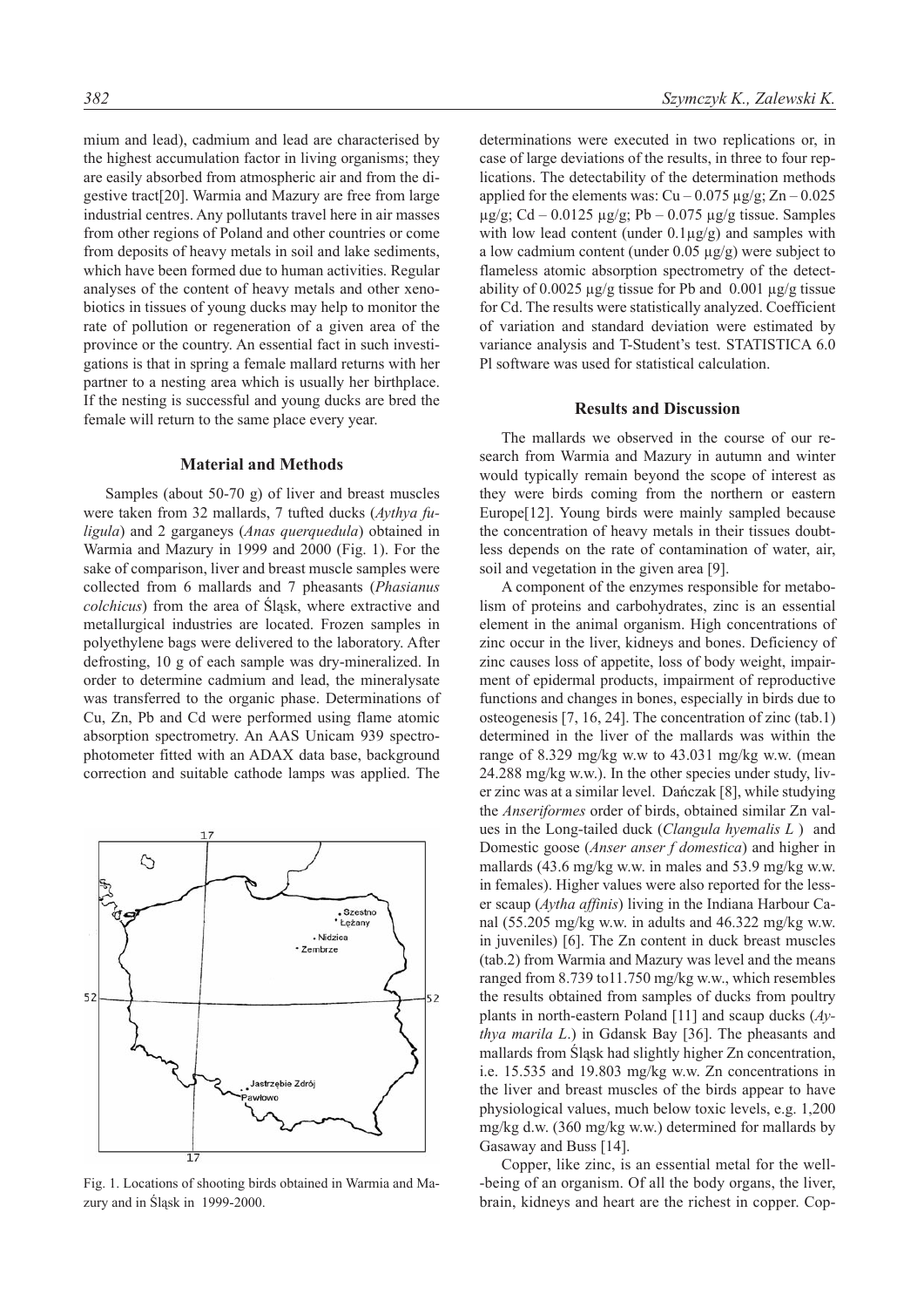per deficiency is as dangerous as its excessive amounts. Deficiency of copper is a rare ailment, with anaemia, retarded growth, disturbances of ossification and feather pigmentation or disturbances in the nervous system being the symptoms. Haemoglobinaemia, haemoglobinuria, jaundice and liver problems, on the other hand, are symptomatic of copper poisoning [8, 16, 24]. The mean copper concentration determined in the liver of the mallards was 7.083 mg/kg w.w. (Tab.1), and in the breast muscles – 4.785 mg/kg.w.w.(Tab.2) The other hunting fowl species under study had similar Cu concentrations. No significant difference was found between the Cu content in juveniles (average 6.567 mg/kg w.w. in liver and 4.128 mg/kg w.w. in breast muscles) and adults (average 8.623 mg/kg w.w. in liver and 5.853 mg/kg w.w. in breast muscles). Copper in the livers of mallard males and females analysed by Dańczak *et al*. [8] was on average 29.7 mg/kg w.w. and 18.6 mg/kg w.w., respectively, and 15.5 mg/kg w.w. in scaup ducks from Gdansk Bay

Cadmium is a strongly toxic element. If absorbed into the organism through the digestive and pulmonary systems, cadmium forms complexes with proteins, in which it is easily transported and stored, mainly in the liver and kidneys and, in smaller quantities, in the pancreas, intestines and bones. Cadmium is also responsible for upsetting the activity of a number of cellular enzymes [1, 12, 19, 22]. It produces tetratogenic, mutagenic and carcinogenic effects. The concentration of cadmium in the liver of the analyzed mallards was within the range of 0.014 to 0.394 mg/kg w.w. (mean 0.139 mg/kg w.w.-Fig.2) and in the breast muscles from 0.025 to 0.215 mg/kg w.w. (mean 0.082 mg/kg w.w.-Fig.3). Both the juveniles and adults had twice as high a content of cadmium as mallards from

Table 1. Concentrations (mg/kg wet wt.) of Cu, Zn and Pb in livers.

|                             | Cu                              |       |      | Zn                                |        |      | Pb                               |       |      |
|-----------------------------|---------------------------------|-------|------|-----------------------------------|--------|------|----------------------------------|-------|------|
| Species                     | X<br>$(x_{min} - x_{max})$      | S     | cv   | X<br>$(x_{min} - x_{max})$        | S      | cv   | X<br>$(x_{min} - x_{max})$       | S     | cv   |
| Mallard<br>W&M              |                                 |       |      |                                   |        |      |                                  |       |      |
| $J, n = 24$                 | 6.567<br>$(2.006 - 18.802)$     | 4.442 | 67.6 | 23.911<br>$(8.329 - 43.031)$      | 11.454 | 47.9 | $0.155^{a}$<br>$(0.050 - 0.441)$ | 0.104 | 67.1 |
| A, $n = 8$                  | 8.632<br>$(2.355 - 17.449)$     | 6.170 | 715  | 25.418<br>$(11.749 - 34.112)$     | 7.806  | 30.7 | 0.417<br>$(0.055 - 0.892)$       | 0.313 | 75.0 |
| All, $n = 32$               | 7.083                           | 4.905 | 69.2 | 24.288                            | 10.561 | 43.5 | 0.225                            | 0.213 | 94.7 |
| Tufted duck<br>W&M          |                                 |       |      |                                   |        |      |                                  |       |      |
| $J, n=4$                    | 5.552<br>$(4.27 - 7.593)$       | 1.436 | 25.9 | 23.557<br>$(13.109 - 30.4310)$    | 7.628  | 32.4 | 0.165<br>$(0.043 - 0.3)$         | 0.116 | 70.2 |
| $A, n = 3$                  | 6.663<br>$(6.343 - 6.972)$      | 0.315 | 4.7  | 25.01<br>$(22.011 - 29.051)$      | 3.634  | 14.5 | 0.139<br>$(0.041 - 0.291)$       | 0.133 | 96.0 |
| All, $n = 7$                | 6.028                           | 1.191 | 19.7 | 24.180                            | 5.839  | 24.1 | 0.154                            | 0.113 | 16.5 |
| Garganey<br>W&M<br>$J, n=2$ | 4.751<br>$(4.491$ and $5.011)$  | 0.368 | 7.7  | 15.393<br>$(9.975$ and $20.811)$  | 7.662  | 49.8 | 0.476<br>$(0.431$ and $0.521)$   | 0.064 | 13.4 |
| Mallard<br>Śl.              |                                 |       |      |                                   |        |      |                                  |       |      |
| $J, n = 4$                  | 8.383<br>$(6.663 - 9.591)$      | 1.237 | 14.7 | 25.455<br>$(23.660 - 26.642)$     | 1.304  | 5.1  | 0.202<br>$(0.173 - 0.240)$       | 0.032 | 15.9 |
| A, $n = 2$                  | 9.899<br>$(9.355$ and $10.443)$ | 0.769 | 7.8  | 27.426<br>$(27.299$ and $27.554)$ | 0.180  | 0.6  | 0.255<br>$(0.249$ and $0.262)$   | 0.009 | 3.6  |
| All, $n = 6$                | 8.888                           | 1.284 | 14.4 | 26.112                            | 1.437  | 5.5  | 0.220                            | 0.037 | 17.0 |
| Pheasant<br>Śl.             |                                 |       |      |                                   |        |      |                                  |       |      |
| $J n = 5$                   | 5.937<br>$(4.987 - 7.058)$      | 0.901 | 15.2 | 24.013<br>$(20.998 - 26.070)$     | 2.111  | 8.8  | 0.182<br>$(0.134 - 0.222)$       | 0.034 | 18.8 |
| A, $n = 2$                  | 7.489<br>$(7.151$ and $7.827)$  | 0.478 | 6.4  | 26.820<br>$(26.390$ and $27.251)$ | 0.609  | 2.3  | 0.165<br>$(0.163$ and $0.167)$   | 0.003 | 1.7  |
| All, $n = 7$                | 6.380                           | 1.074 | 16.8 | 24.815                            | 2.216  | 8.9  | 0.177                            | 0.029 | 16.5 |

n– number of samples; x-arithmetic mean; s- standard deviation;  $x_{min}$ - minimum;  $x_{max}$ -maximum; a- valence not included in mean: 6.766 and 6.514; cv- coefficient of variation (%); W&M- Warmia and Mazury; Śl .-Śląsk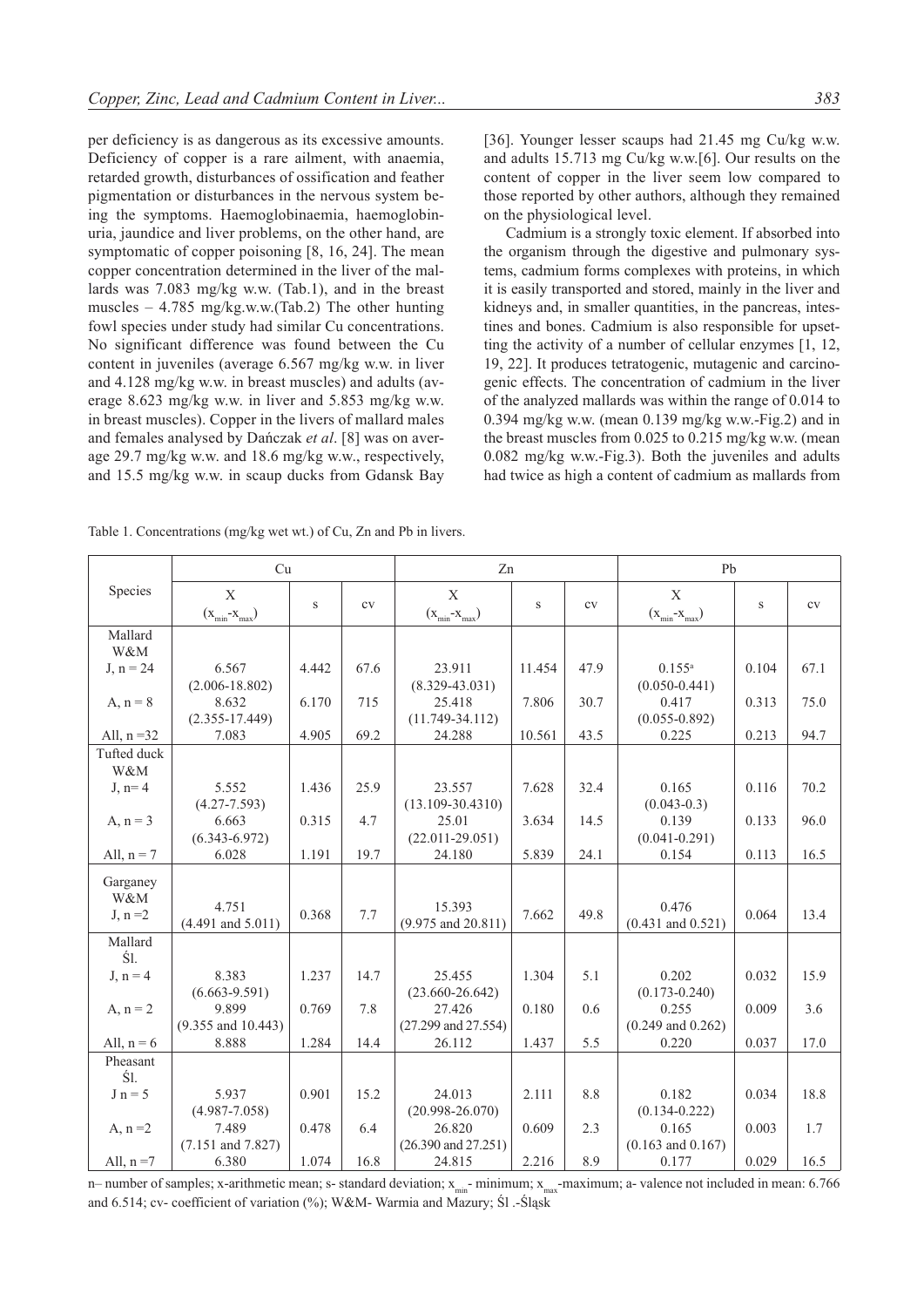the environs of Żnin and Bydgoszcz, where adults had 0.092 and 0.052 mg/kg w.w., and juveniles 0.037 and 0.055 mg/kg w.w., respectively [12]. Long-tailed ducks from Gdansk Bay had 0.675 mg Cd/kg w.w. in the liver and about 0.007 mg Cd/kg w.w. in breast muscles [35]. Similar values were reported for lesser scaups in the Indiana Harbour Canal (0.694 and 0.915 mg Cd/kg w.w. in juvenile and adult birds respectively) [6]. A higher level of Cd in liver (average 1.274 and 1.121 mg/kg w.w –Fig.2) and in the breast muscles (average 0.432 and 0.469 mg/kg w.w. –Fig.3) was found in the mallards and pheasants from Śląsk, which is due to the environmental pollution of that region. It is estimated that over 60% of environmental pollution by cadmium originates from zinc and other non-ferrous metallurgy [19], and Śląsk is an area with developed extractive and metallurgical industries. Higher levels of cadmium in the liver were also determined in the ducks from Słoński Nature Reserve (mean 1.68 mg/kg w.w.) [8]. Some authors [15, 33] consider cadmium at the level of <3 mg/kg d.w., that is 0.9 mg/kg w.w., to be the background level for freshwater waterfowl. Therefore, cadmium in the liver and breast muscles of the mallards analysed in the course of our investigation does not exceed this level.

Like cadmium, lead is an element that plays no role in metabolic processes of animal organisms. It is an extremely toxic element with a wide range of harmful effects. Exposure to lead may cause kidney and nervous system problems. It can also inhibit heme synthesis [3]. The lead concentration determined for the mallards was from 0.050 mg/kg w.w. to 0.892 mg/kg w.w. (mean 0.225 mg/kg w.w.) in the liver (Tab.1) and 0.038 mg/kg w.w. to 0.283 mg/kg w.w. in breast muscles (Tab.2). Similar results (average 0.2 mg/kg w.w.) were obtained by Holt *et al*.[18], who investigated waterfowl in Norway, and by Fabczak *et al*.[10], who studied cormorants (*Phalacrocorax carbo*) in northeastern Poland. Two mallards shot near Nidzica were found to have a much higher content

|                    | Cu                             |       |      | Zn                                |        |      | Pb                             |       |      |
|--------------------|--------------------------------|-------|------|-----------------------------------|--------|------|--------------------------------|-------|------|
| Species            | X<br>$(x_{min} - x_{max})$     | S     | cv   | X<br>$(x_{min} - x_{max})$        | $\,$ S | CV   | X<br>$(x_{min} - x_{max})$     | S     | cv   |
| Mallard<br>W&M     |                                |       |      |                                   |        |      |                                |       |      |
| $J, n = 13$        | 4.128<br>$(2.095 - 18.802)$    | 2.016 | 48.8 | 11.085<br>$(9.217 - 16.320)$      | 1.811  | 16.3 | 0.122a<br>$(0.038 - 0.283)$    | 0.078 | 64.4 |
| A, $n = 8$         | 5.853<br>$(1.482 - 10.021)$    | 2.876 | 49.1 | 9.359<br>$(3.223 - 16.470)$       | 4.409  | 47.1 | 0.154<br>$(0.103 - 0.209)$     | 0.046 | 28.0 |
| All, $n = 32$      | 4.785                          | 2.464 | 51.5 | 10.428                            | 3.084  | 29.6 | 0.136                          | 0.067 | 49.6 |
| Tufted duck<br>W&M |                                |       |      |                                   |        |      |                                |       |      |
| $J, n=4$           | 5.835<br>$(3.394 - 6.812)$     | 1.631 | 28.0 | 10.654<br>$(8.178 - 12.758)$      | 1.884  | 17.7 | 0.036<br>$(<0.01-0.069)$       | 0.028 | 77.4 |
| A, $n = 3$         | 6.103<br>$(5.234 - 6.534)$     | 0.752 | 12.3 | 13.212<br>$(11.184 - 14.734)$     | 1.828  | 13.8 | 0.042<br>$(0.035 - 0.051)$     | 0.008 | 19.1 |
| All, $n = 7$       | 5.950                          | 1.241 | 20.8 | 11.750                            | 2.181  | 18.6 | 0.039                          | 0.021 | 53.2 |
| Garganey           |                                |       |      |                                   |        |      |                                |       |      |
| W&M<br>$J, n=2$    | 6.020<br>$(5.840$ and $6.600)$ | 0.254 | 4.2  | 8.739<br>$(6.440$ and $11.039)$   | 3.252  | 37.2 | 0.246<br>$(0.208$ and $0.285)$ | 0.054 | 22.1 |
| Mallard<br>Ś1.     |                                |       |      |                                   |        |      |                                |       |      |
| $J, n = 4$         | 6.383<br>$(5.254 - 7.057)$     | 0.830 | 13.0 | 19.659<br>$(18.175 - 20.630)$     | 1.049  | 5.3  | 0.095<br>$(0.073 - 0.120)$     | 0.022 | 23.2 |
| A, $n = 2$         | 7.327<br>$(7.154$ and $7.500)$ | 0.245 | 3.3  | 20.093<br>$(19.088$ and $21.098)$ | 1.421  | 7.1  | 0.074<br>$(0.057$ and $0.092)$ | 0.025 | 33.2 |
| All, $n = 6$       | 6.698                          | 0.814 | 12.1 | 19.803                            | 1.056  | 5.3  | 0.088                          | 0.023 | 25.9 |
| Pheasant<br>Ś1.    |                                |       |      |                                   |        |      |                                |       |      |
| $J n = 5$          | 4.211<br>$(3.765 - 4.783)$     | 0.434 | 10.3 | 15.088<br>$(14.054 - 16.309)$     | 0.807  | 5.3  | 0.083<br>$(0.057 - 0.125)$     | 0.025 | 30.4 |
| A, $n = 2$         | 6.168<br>$(5.958$ and $6.379)$ | 0.297 | 4.8  | 16.651<br>$(16.364$ and $16.939)$ | 0.406  | 2.4  | 0.055<br>$(0.053$ and $0.058)$ | 0.003 | 6.4  |
| All, $n = 7$       | 4.770                          | 1.026 | 21.5 | 15.535                            | 1.022  | 6.6  | 0.075                          | 0.025 | 32.9 |

n– number of samples; x-arithmetic mean; s- standard deviation;  $x_{\text{min}}$ - minimum;  $x_{\text{max}}$ -maximum; a - valence not included in mean: 6.799 and 8.597; cv- coefficient of variation (%); W&M- Warmia and Mazury; Śl .-Śląsk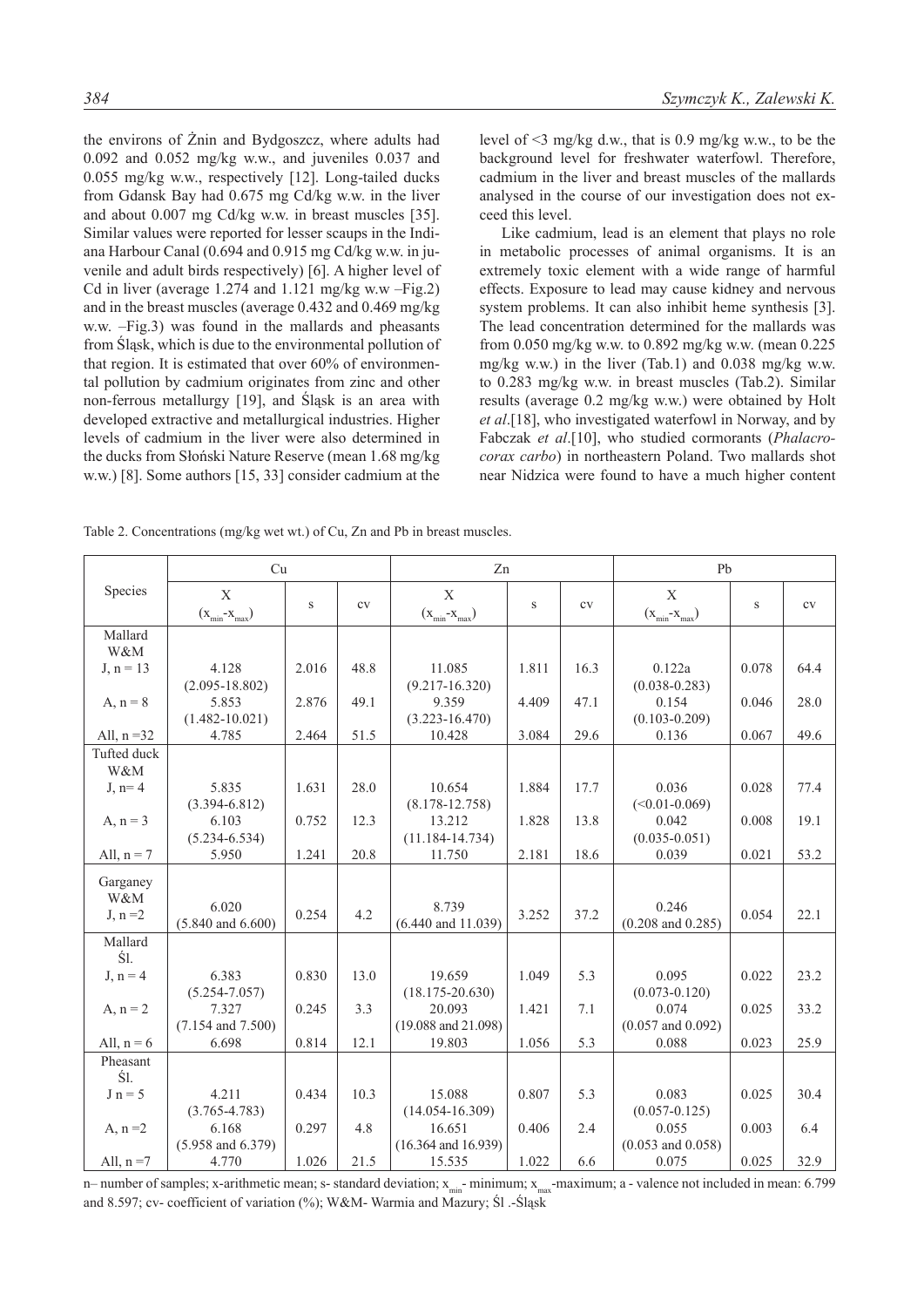of lead, both in the liver (5.514 and 6.766 mg/kg w.w.) and in breast muscles (6.799 and 8.597 mg/kg w.w.). Concentrations above 5 mg/kg d.w. (1.5 mg/kg w.w.) [17] are considered abnormal. Lead content in the liver exceeding 20 mg/kg d.w. (6 mg/kg w.w.) is thought to be a sign of acute lead poisoning, usually associated with severe physiological effects [13]. This means that the two ducks from Nidzica environs must have been poisoned with lead. Mateo and co-authors [25] reported that 26% of the mallards shot by hunters in Spain contained above 1.5 mg Pb/kg w.w. in the livers. The content of lead in the liver of juvenile and adult mallards analysed in our study  $(0.155$  and  $0.417$  mg/kg w.w.) is much lower than in livers of mallards from Idaho, USA (0.534 and 1.767 mg/kg w.w. respectively) [4]. Krieger [21] found that ducks shot by hunters in the Lower Coeur d'Alene River, Idaho, USA contained about 8 mg Pb/kg w.w. in the liver, and 26% of those ducks had lead shot in their gizzard. Scanlon *et al*.[32] noticed that the mallards with lead shot in gizzards had about 9 mg Pb/kg w.w. in the liver, whereas the livers of other mallards contained 2 mg Pb/kg w.w. According to the report of Bagley and Locke [2] the mean Pb content



Fig. 2. Concentrations (mg/kg wet wt.) of Cd in livers.



Fig. 3. Concentrations (mg/kg wet wt.) of Cd in breast muscles.

in the liver of 11 species of waterfowl ranged between 0.5 to 1.5 mg/kg w.w., which is similar to the results obtained in our study.

Among the birds included in the authors' study, teals and adult mallards from Warmia and Mazury had the highest concentration of Pb in the liver (over 0.4 mg/kg w.w.) and breast muscles (0.246 and 0.154 mg/kg w.w.). It is worth mentioning that the birds from Śląsk were obtained from an area where hunting occurs very rarely, once or twice a year, and the ducks from Warmia and Mazury were obtained in hunting grounds where hunting occurs regularly. Therefore, there may be large amounts of lead shot, which is the kind of ammunition commonly used for fowl hunting in Poland. According to Sanderson and Bellrose [30] mallards are highly susceptible to lead poisoning due to their tendency to ingest lead shot as grit and because of their eating habits (mainly cereal grains and weed seeds). This diet, rich in carbohydrates but poor in proteins, calcium and phosphorus, accelerates absorption of lead into blood. Blood, liver, heart and kidneys constitute the so-called 'quickly exchangeable pool'. The level of lead in the liver of mallards is indicative of the actual supply of lead in the environment [10, 23]. The regulation of the Ministry of Health and Social Security of 31 March 1993 set the permissible level of lead in livers of poultry at 0.5 mg/kg. Although the lead concentration determined during our research was twice as low as the highest permissible level, it must be remembered that even as little as 0.16 mg Pg/kg body weight of the bird has a toxic effect on its organism [38].

In summary, the examined mallards from Warmia and Mazury contained in their tissues copper and zinc at the physiological level. The concentration of lead and cadmium (elements which do not perform any functions in metabolic transformations) was at the characteristic level for this group of birds. Moreover, young mallards which hatched in the area under study had a lower content of lead in the liver than adult mallards. The results obtained may be evidence of a low degree of pollution of the area of Warmia and Mazury with the xenobiotics under study. This is also proved by a soil examination conducted by the Institute of Soil Science and Plants, Puławy, Poland, according to which 89% of the area of the land under discussion is covered by soils in which the content of heavy metals remains at the natural level [37]. The results of national monitoring, performed in 1999 by the State Environmental Protection Inspection Office, also indicate that the deposition of heavy metals from the atmosphere in the area of Warmia and Mazury, as compared with other provinces, is lower than the average load of the whole area of Poland [29].

# **Acknowledgements**

These investigations were supported by KBN.